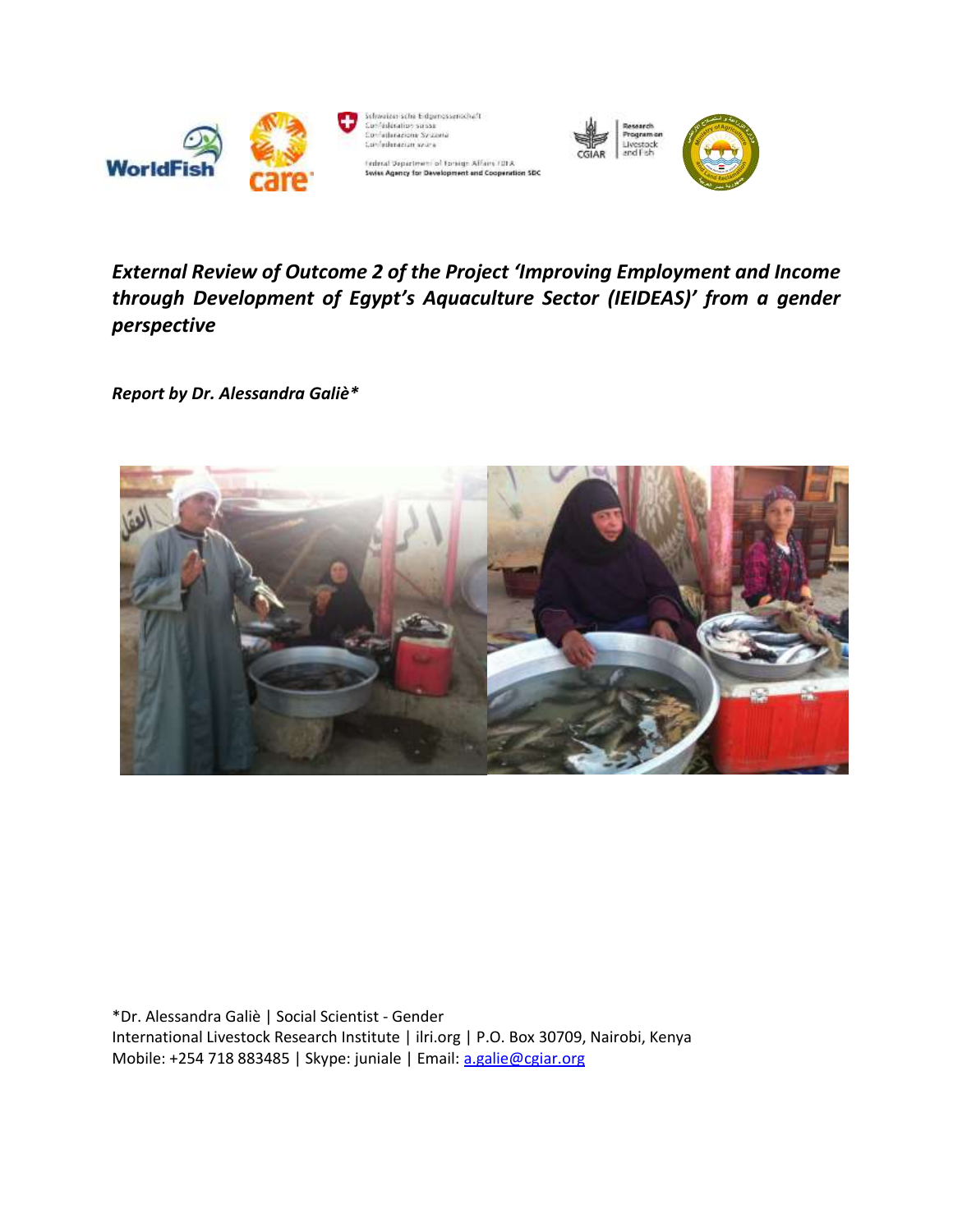## **Index**

- **1. Background information on the Project – page 3**
	- **a. Background info on the gender evaluation**
	- **b. An overview of this report**
- **2. Findings and lessons learnt – page 4**
	- **a. Overview of project impact pathway**
	- **b. Analysis of the problems according to the fish retailers**
	- **c. Overview of interventions**
	- **d. Contribution of interventions to the output**
	- **e. Contribution of interventions to outcomes**
	- **f. Contribution of interventions to IDOs**
- **3. Recommendations for improvement – page 9**
	- **a. Next months**
	- **b. Phase two**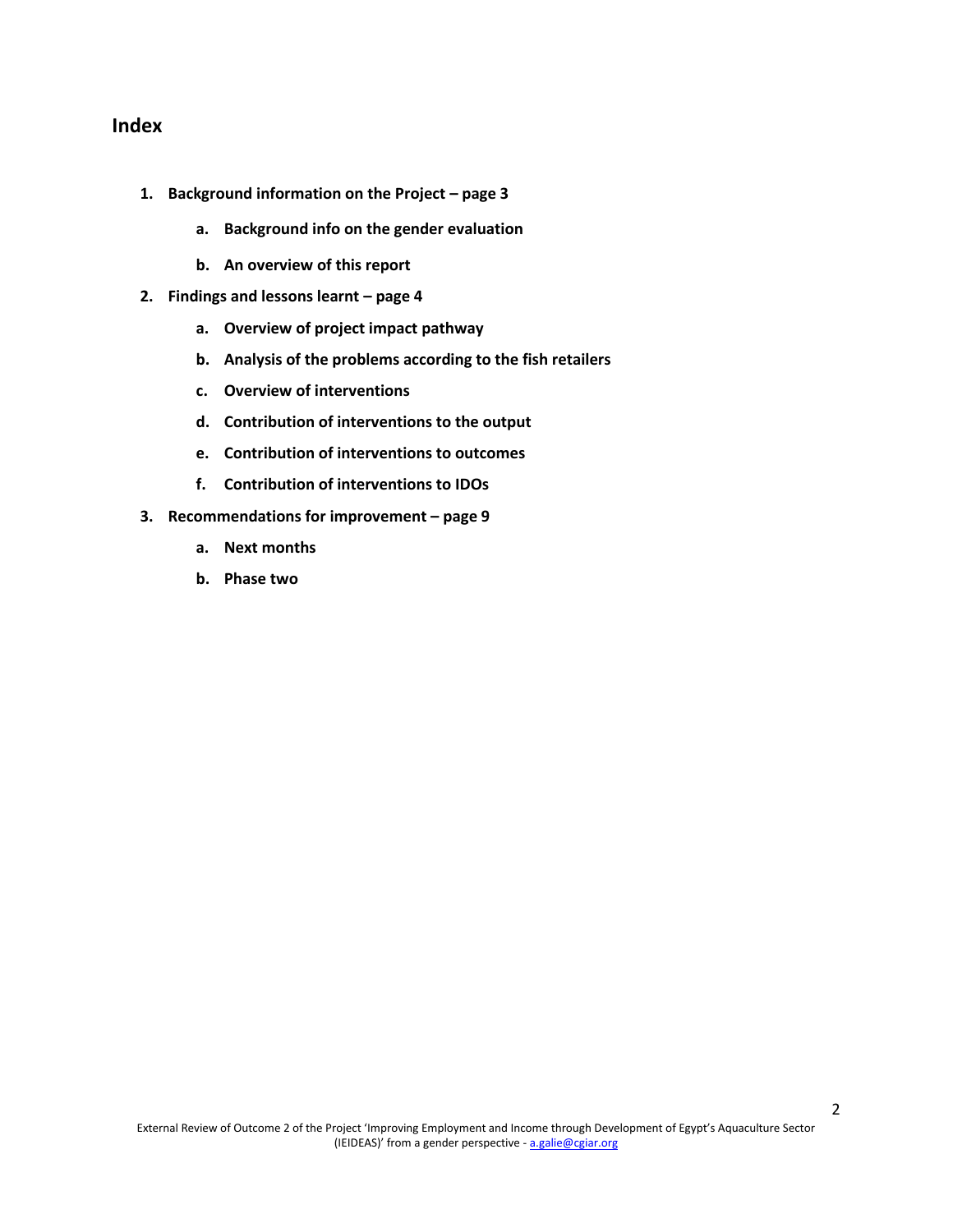## **1. Background information on the Project**

The IEIDEAS project started in late 2011 and focuses on generating employment and economic opportunities along the value chain by improving profitability and production in existing fish farms while improving the policy environment for aquaculture development. The project is also designed to test development approaches which could later be applied 'at scale' including ways to improve the livelihoods of female fish retailers, the development of appropriate technologies for expansion of aquaculture in Upper Egypt and making sure that aquaculture benefits the poor.

After two years of implementation the project has started to generate significant outcomes. While there have been regular internal reviews of project progress, an external review of progress towards end-ofproject (December 2014) objectives was considered opportune as there is still time to make adjustments to the final year's activities. An external review was considered to also assist in planning for a second phase proposal, due to be submitted to SDC by mid-2014.

# a. **Background info on the gender evaluation**

A specific review of the gender component of the project was commissioned to assess the progress of the project on the second outcome: 'Livelihoods and working conditions of women fish retailers improved through pilot-scale interventions in Sharkia, Kafr El Sheikh, Behera, Fayoum and El Mineya' And the related output: 'Fish retailing organizations established and functioning in 5 governorates'.

The specific aims of the gender evaluations were:

• Assess current (and likely EOP) contribution of current and planned project activities towards achieving Project Output and Outcome 2 and Livestock and Fish IDOs related to gender.

• Recommend additional corrective/complementary/new actions (not planned in the current project) that could generate added value to the project and increase the likeliness of achieving project output and outcome 2.

• Assess whether the documentation plan for outcome 2 will capture sufficient information on project processes and outcomes, and contribute to learning.

• Make recommendations on gender-focused activity areas and objectives for a phase two IEIDEAS project proposal.

The evaluation took place February 25-28 following the schedule below:

Feb 25: Evaluator's travel Nairobi-Cairo

Feb 26: Introduction by CARE and WorldFish to the project

Feb 27: 1 day of fieldwork in Abu Hammad

Feb 28: 1 day fieldwork Shakshuk

Feb 28-29: travel Cairo-Nairobi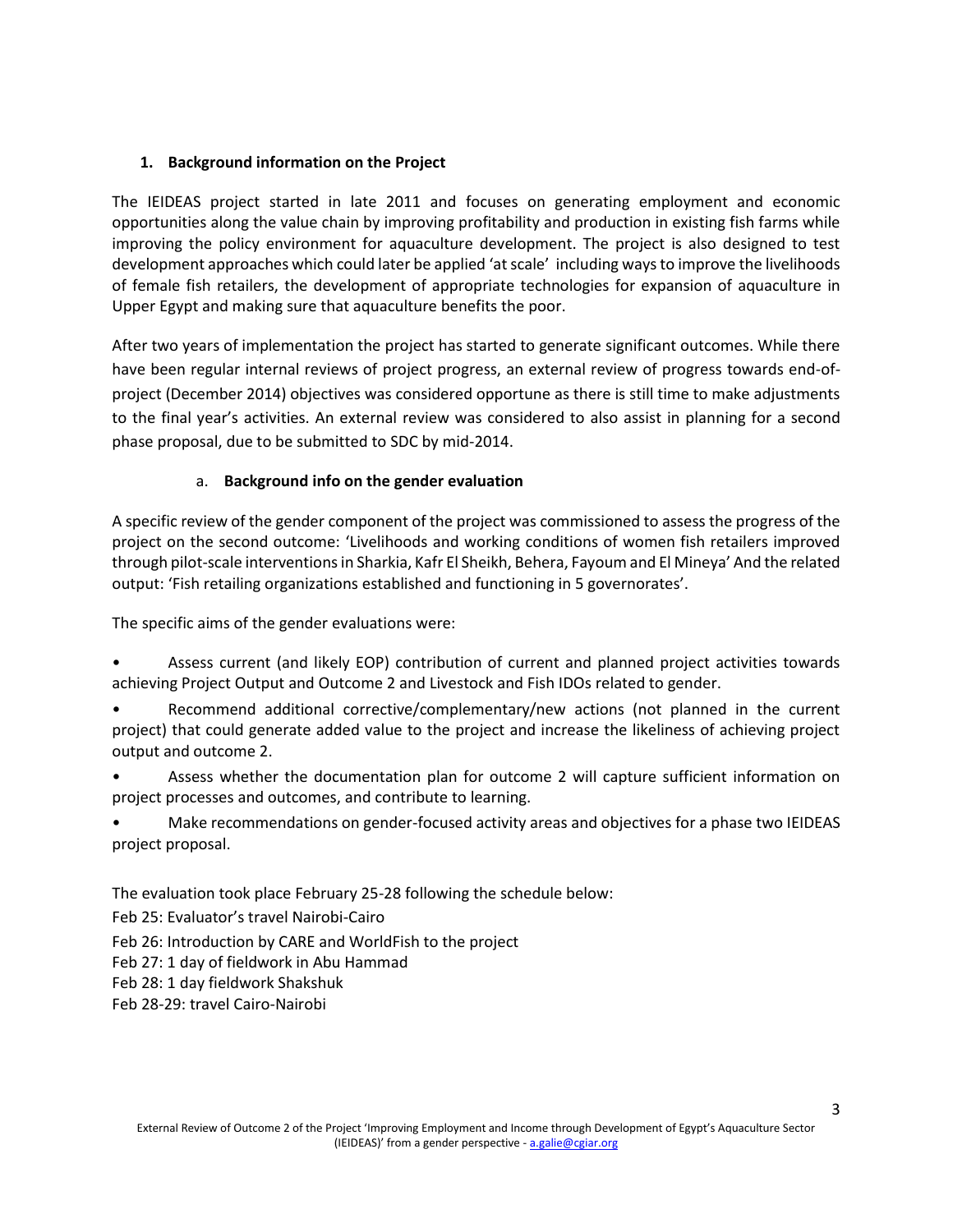Both days of fieldwork were facilitated by Dr Ehab Anwar from CARE who translated the interviews with the following groups in both villages: Community Development Associations (CDA) management, women fish retailer committees, women and men fish retailers.

1 Skype call with the overall project evaluator (April 1, 2014).

# **b. An overview of this report**

This report is based on the following documents provided by the project staff:

Retailers' survey; SDC proposal 'Improving employment and income through development of Egypt's aquaculture sector'; July 2012 Women Retailers' Report; IEDEAS Results chain logframe.

Furthermore, the report is based on the interviews during the two days of fieldwork (Annexes in this document) and the introduction day with CARE and WorldFish.

The report is organised based on three main components: Background information on the project; Findings and lessons learnt; Recommendations for improvement.

# **2. Findings and lessons learnt**

# **a. Overview of project impact pathway**

The project aims to achieve the outcome of 'Livelihoods and working conditions of women fish retailers improved through pilot-scale interventions in Sharkia, Kafr El Sheikh, Behera, Fayoum and El Mineya' through 4 major interventions:

- 1. Providing the women retailers with technologies iceboxes and freezers that might facilitate the transportation, preservation and hygiene of the fish.
- 2. Creating fish distribution centres for fish retailers to access a constant supply of good fish at affordable prices
- 3. Providing tricycles to transport fish and spaces for marketing of fish and for purchasing fish at a fixed and convenient price.
- 4. Building women retailer committees, their capacity and the capacity of the CDA through trainings.

These interventions are believed to result in improved fish quality - only if the fish is delivered to retailers in good condition (clean, chilled or live), which is only possible in areas close to the main supply routes. Improved quality should result in reduced losses and increased sales. Links between this and higher profits, increased incomes, increased consumption and improved nutrition have yet to be demonstrated. The project output is: 'Fish retailing organizations established and functioning in 5 governorates'. Figure 1 shows the project impact pathway as it seems to currently stand.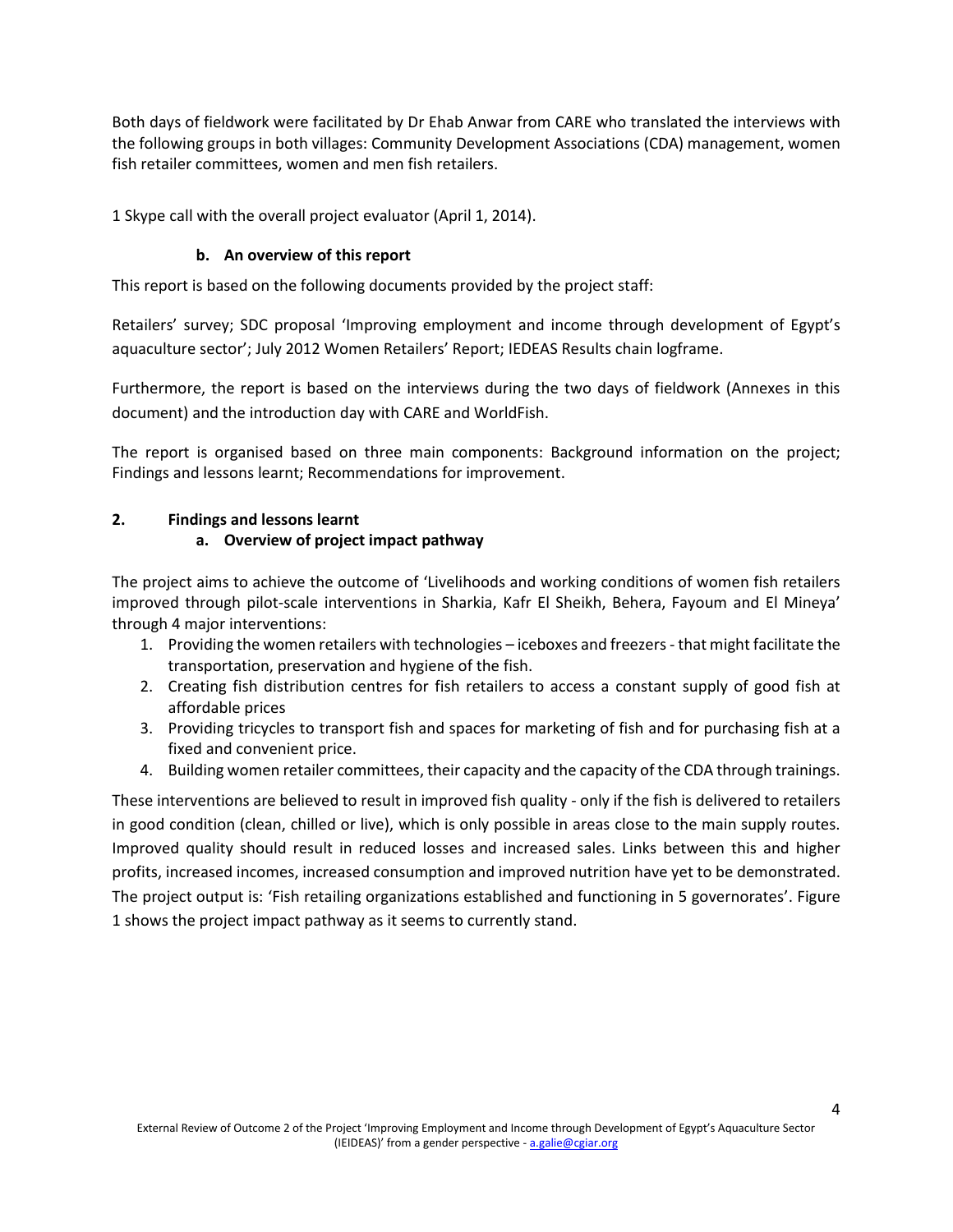

#### **Fig 1. Project Impact Pathway as it currently stands**

The effectiveness of the intervention activities in contributing to the planned project outcome is discussed below with suggestions for improvement.

### **b. Analysis of the problems according to the fish retailers**

The women interviewed during the evaluation fieldwork days reported the following problems: mistreatment by shopkeepers, policemen and other street sellers when they stop nearby them to sell the fish; difficulties with transportation to nearby villages because of expensive prices, complaints by copassengers about the bad smell of the fish and large fish trays that do not fit in the transport; unreliable supply of fish by wholesalers who do not come to the villages every day and have the monopoly over prices; fish spoilage after few hours at the market because of high temperatures and lack of storage facilities. As a consequence of fish spoilage, the women complained about the loss of income, their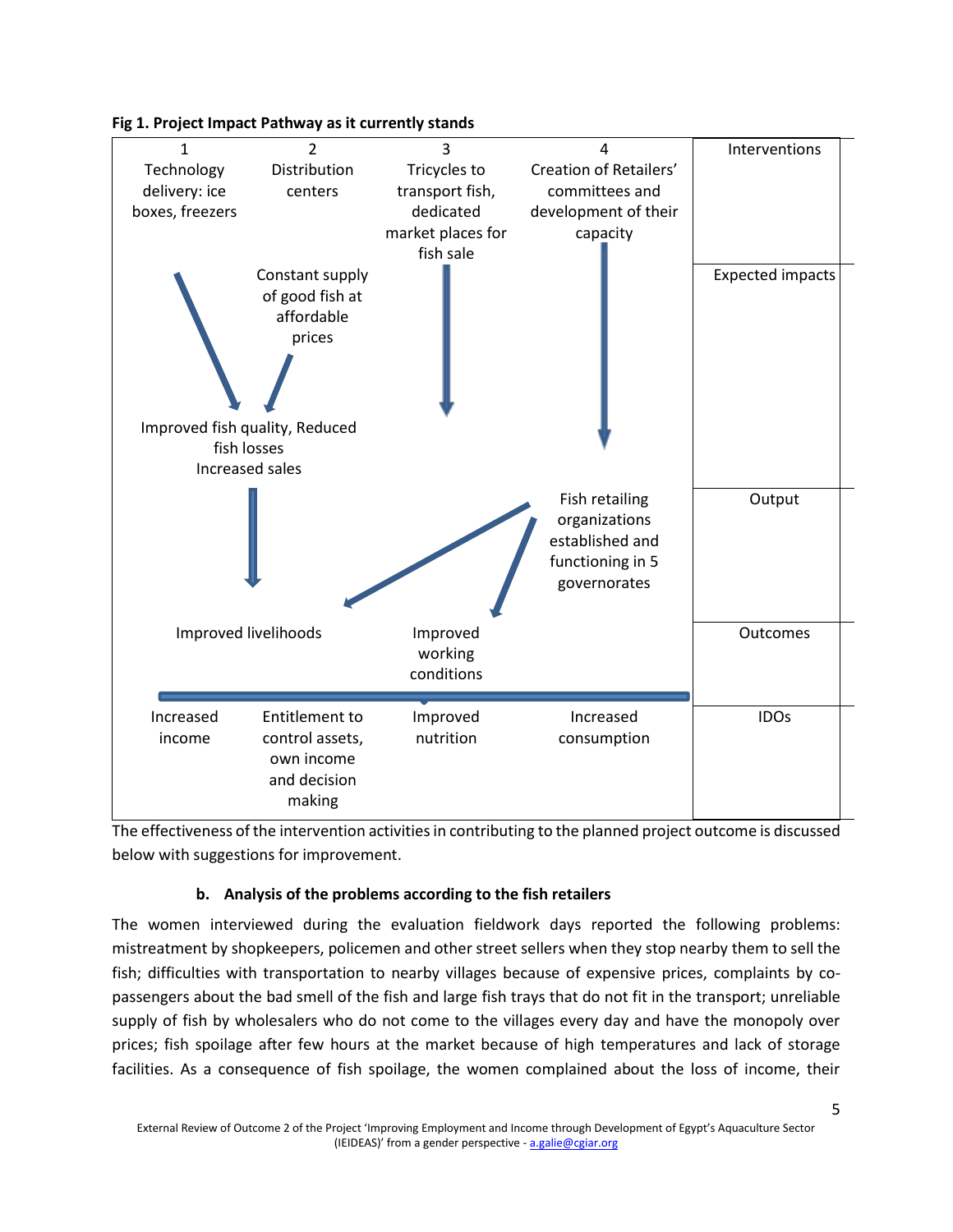inability to pay back the debt accumulated with the wholesaler when purchasing the fish, and the fact that their debt makes them depend for future purchases on this wholesaler who might also impose a higher price. The women also mentioned: having to pay bribes to policemen when selling on the street without permission, to avoid losing their produce; and a very expensive tax system that takes all their savings in case one of the fish retailers decided to invest money in a formal shop. The interviewed men faced very similar challenges but added that they had an easier time avoiding policemen because they could run away while carrying their fish; some could fish their own fish in nearby areas when the wholesaler did not show up. Also, men could transport their own fish by motorbike and also reach more strategic places for marketing in town.

#### **c. Overview of interventions**

**Interventions 1 and 3. Technology delivery, tricycles and dedicated market places.** The technologies delivered by the project (ice boxes, freezers and tricycles) address the practical hurdles mentioned by the women fish retailer during the interviews. These technologies facilitate the transportation of fish and the hygienic conditions of fish preservation thereby reducing losses and marginally increasing the income of the retailers. However, the number of technologies and their reach are still limited; in the case of Abu Hammad, particularly, only the retailer committee members accessed them.

### **Intervention 2. Distribution centers**

The creation of distribution centers (in progress in Abu Hammad and implemented in Shakshuk) seems to resolve the problem, mentioned by the interviewed women, of unreliable supply of fish by the wholesalers and their monopoly over (high) prices. It also seems to address the condition - expressed in the project impact pathway as necessary to achieve the outcome - that interventions 1 and 2 can result in improved fish quality only if the fish is delivered to retailers in good condition (clean, chilled or live)(Document: IEIDEAS project impact pathways, theory of change and revised logframe). In Abu Hammad the center had not being created yet and during the interviews numerous retailers came to ask about the opening date, showing a great interest in the initiative. In Shakshuk, the distribution center was said to have been boycotted by wholesalers who lowered their prices below costs to regain their customers and undermine the sales of the distribution center.

**Intervention 4. Creation of the retailer committee and development of their capacity.** The retailer committee members in Abu Hammad did not seem to be aware of their role as representatives of the women retailers in their community. They also could not identify the approximate date of the committee creation. The only comment that indicated an awareness of their role was the mention that they needed to become a formalized entity to claim the rights of women fish retailers – like a syndicate, as they agreed. The women retailers interviewed from the communities did not know about the existence of the committee. The committee representatives enjoyed almost if not all the benefits of the intervention (the technologies did not reach non-committee members). Project trainings to enhance the committee's ability to act as a group seemed to have been only party effective. After one training the committee thought of creating a fund to support financially the needy women retailers, this was the only initiative they mentioned. In Shakshuk, on the contrary, the retailers committee members were well aware of their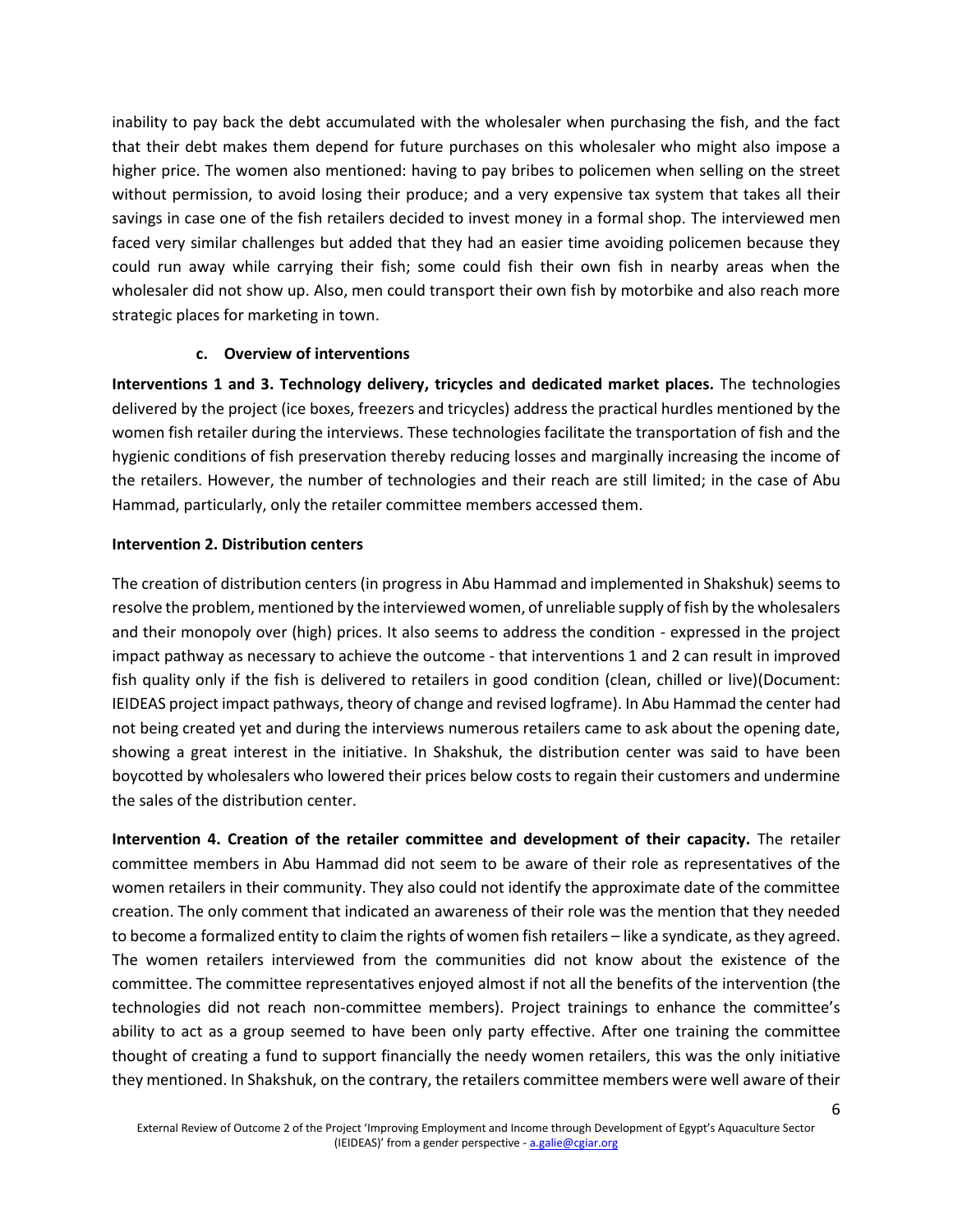role as 'representatives', could mention problems faced by other women retailers but not themselves, and listed initiatives they had taken to address the problems of the women fish retailer (express their problems to the CDA or the government officials, organizing common pricing policies etc). In both villages awareness of how the trainings contributed to their role as committee members was not clear.

# **d. Contribution of interventions to the output**

The project output is 'Fish retailing organizations established and functioning in 5 governorates'. The connections between project intervention 4, that directly contributes to the output, and interventions 1, 2, and 3 might need further clarification. Also, the ways interventions 1, 2 and 3 contribute to the output might need to be more explicitly stated.

Based on the evidence from Abu Hammad (above), the existence of the committee seemed a mechanism that, rather that widening the participation of fish retailers, concentrated the enjoyment of benefits to a small group – that of the committee members themselves. Also, the committee seemed not to be aware about their roles as 'representatives' of women fish retailers. One reason for this can be the way members were selected by the CDA: rather than engaging the community in a process to select their representative, the CDA recruited the women fish retailers who appeared to be most active. The committee members in Shakshuk, however, were selected in similar ways and seemed aware of their role and actively engaging in solving the problems of the fish retailers. This evidence suggests that the project needs to identify what mechanisms are most effective to establish the committee as functioning entities in order to achieve its output. The project needs to evaluate what mechanisms can increase the 'representativeness' of the retailers committee and how to better implement intervention 4 in order for the retailing organizations to function effectively.

# **e. Contribution of interventions to outcomes**

The project outcomes include: 'Improved livelihoods' and 'Improved working conditions'.

Intervention 3 seems to directly contribute to the outcome 'Improved working conditions' by providing tricycles that facilitate the transportation of fish, and covered market spaces where women fish retailers are authorized to sell. These spaces are also provided with water and facilities that improve the hygienic conditions of the fish sale. Intervention 4, the creation of the retailers committee, is also a mechanism to give voice to the retailers through the CDA so that their problems can be addressed. The effectiveness of the committees in voicing the needs of the women retailers has been discussed above. Whether the CDA in turn, has the capabilities to address these problems needs understanding. In both Abu Hammad and Shakshuk, and particularly in the former, the success of the CDA negotiations with the local government seemed alternate. In Abu Hammad, the CDA had failed to agree on a marketing space for the retailers and to sensitize the local government officials to the issue of harassment. A strategy to improve the collaboration between the CDA and the local government might be needed to strengthen the 'improved government relations' mentioned in the Project Impact Pathway (fig 2). Finally, this report recommends that the project addresses social stigma towards fish retailers (see below) as the key and most sustainable change behind the improvement of working conditions.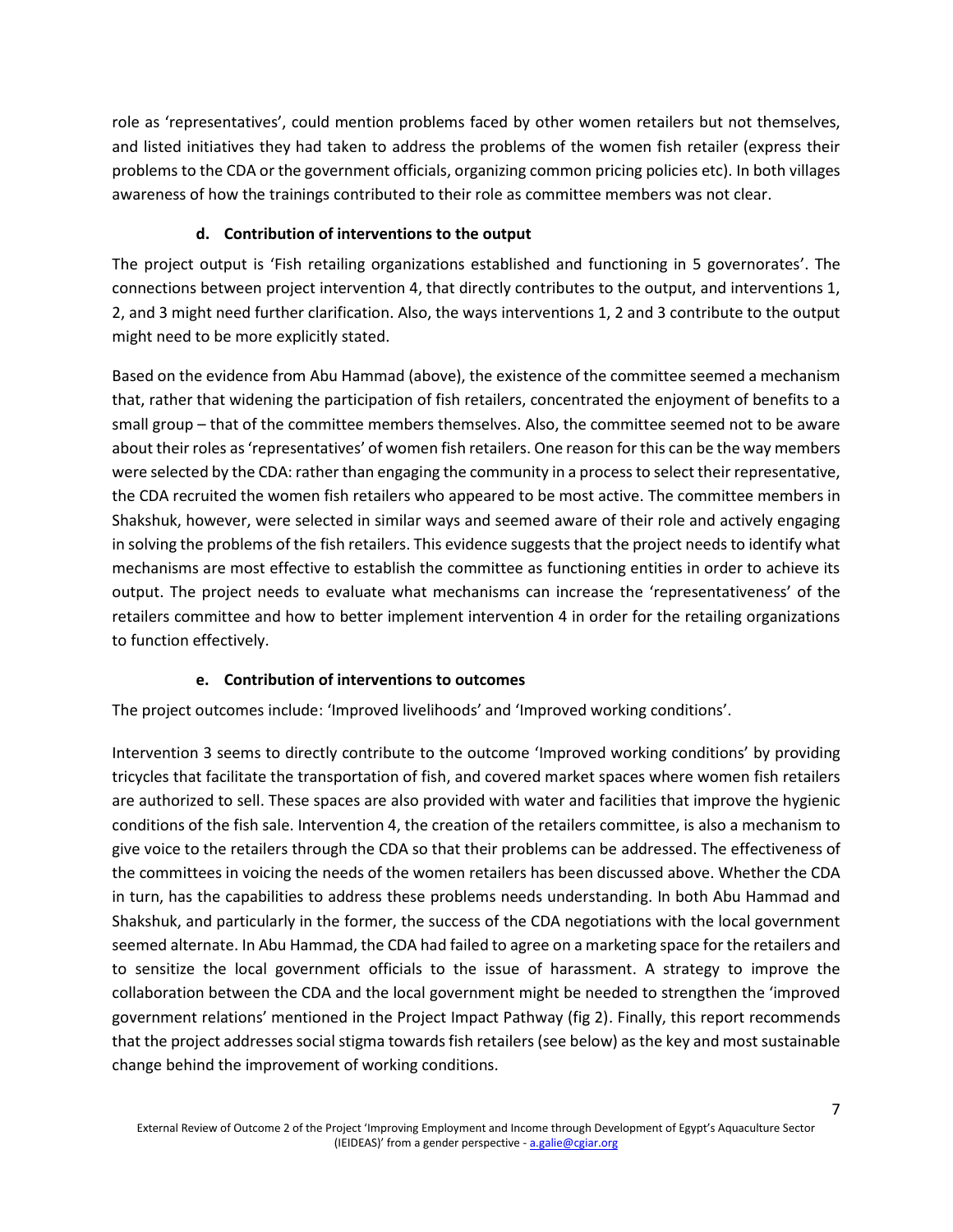The outcome 'improved livelihoods' rests on the assumption that the retailers access good quality fish at affordable prices. Intervention 2 addresses this issue directly by creating distribution centers. However, a number of problems were encountered when setting up the distribution centers in Shakshuk (above). A better understanding of the dynamics at play in Shakshuk and of more effective models to integrate the distribution center in the current fish sale system seems necessary to avoid marginalizing other categories in the value chain (e.g. the wholesalers) possibly compromising the effectiveness of the intervention. Initiatives alternative to the distribution centers to improve fish delivery might also be considered.

Intervention 1 helps keep the fish in better conditions reducing losses and therefore increasing income. The reach of this intervention was still limited up to the time of this report. The respondent retailers who had access to ice boxes and freezers did mention a reduction in losses and an increase in income. However, the project might want to assess on a larger scale the connections between interventions 1 and 2 and the outcome 'improved livelihoods' (as expressed in the impact pathway, page 4 in this document). In addition, this report recommends the adoption of a gender approach (more information below) that might reveal intra-household dynamics at play in controlling the income and expenditures highlighting who benefits mostly from the improved income thereby adding a more nuanced view on 'improved livelihoods'.

# **f. Contribution of interventions to IDOs**

The project IDOs related to the CRP Livestock and Fish include: 'Increased income', 'Entitlement to control assets, own income and decision making', 'Improved nutrition', and 'Increased consumption'.

The contribution of the interventions to 'increased income' has been discussed above. Similarly, the previous section argues that only a gender approach to intra-household dynamics can reveal whether women and/or men control assets and income, and are involved in decision-making. Overlooking such an analysis implies assuming that the households of the fish retailers are functional unit with equal relations of power or disagreement.

The IDOs 'improved nutrition' and 'increased consumption' seem to need a specific focus to be achieved. Many respondents mentioned fish sourced in non-clean waters, wholesalers selling already dead fish and aquaculture fish being fed improperly. Because the quality of the fish does not seem to be monitored, currently, the project might want to study the hygienic conditions of the fish sale and related food safety considerations. A gender approach to intra-household food consumption is recommended to reveal how household expenditures are managed vis-à-vis food purchases and who accesses and controls food consumption.

### **3. Recommendations for improvement**

**a. Next months**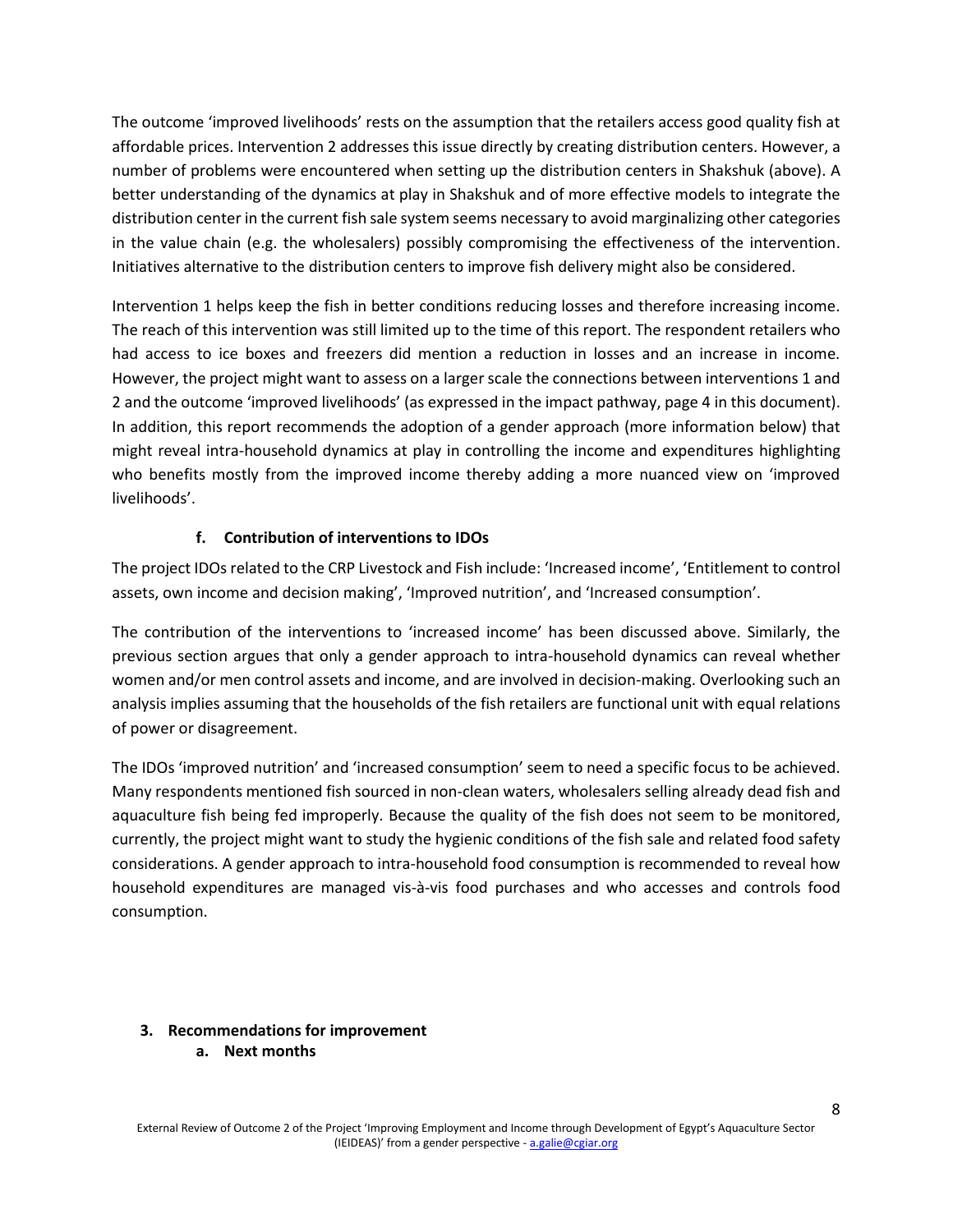**Distribution centers**. The project needs to monitor whether the distribution centers can provide retailers with constant provision of good quality fish at affordable prices. Also, given the experience in Shakshuk, the project might want to understand better the dynamics at play in the community that led the wholesaler to boycott the initiative. A more effective model to integrate the distribution center in the current fish sale system seems necessary. Also, initiatives alternative to the distribution centers to improve fish delivery might also be considered.

**Technology delivery.** The ways in which the delivery of technologies (iceboxes, freezers and tricycles) contributes to the overall sustainability of the intervention needs to be assessed because currently the retailers do not have financial resources or market access to purchase the items without the mediation of the project.

**Retailer committees**. The committee members in Abu Hammad seemed not to be aware of their roles as community representatives maybe because of the committee selection mechanism adopted by the CDA. This same selection mechanism, however, was implemented successfully in Shakshuk. This report, therefore, recommends a further analysis of the mechanisms that made the same approach successful in one case and less successful in another. Also, the project might engage in assessing 1. what type of interventions are needed to increase the capacity of the committee and 2. what trainings are needed and how their will increased the functioning of the committee.

This understanding and assessment will be key to implement effective approaches to achieve the output of the current project and ensure the successfulness and sustainability of the second phase.

**Gender issues rather than women only.** The effectiveness of addressing gender issues - rather than working with women only - has been highlighted in gender and development literature. Also in the case of this project, it seems recommendable to approach the project with a gender lens (see below for more details). In the next months the project might want to engage in assessing in what ways the shift from a focus on women to a focus on gender might affect their activities, approach and project organization in order to build a stronger proposal for phase two.

**Documentation plan.** The following items might be integrated in the current documentation plan (although the items below require a research component): Appreciate how a shift from women to gender might affect activities approach and project organization; Understand how to better integrate the distribution centers in the current fish marketing system; Explore alternatives to provide retailers with reliable, quality and affordable fish; Assess what mechanisms can make retailers committees more effective (including capacity development needs).

**Human resources.** The suggested research and documentation requirements for gender analysis in the next months might entail that extra resources are dedicated to both expand the CARE team to include a gender expert and to increase the involvement of gender scientists at WorldFish.

#### **b. Phase two**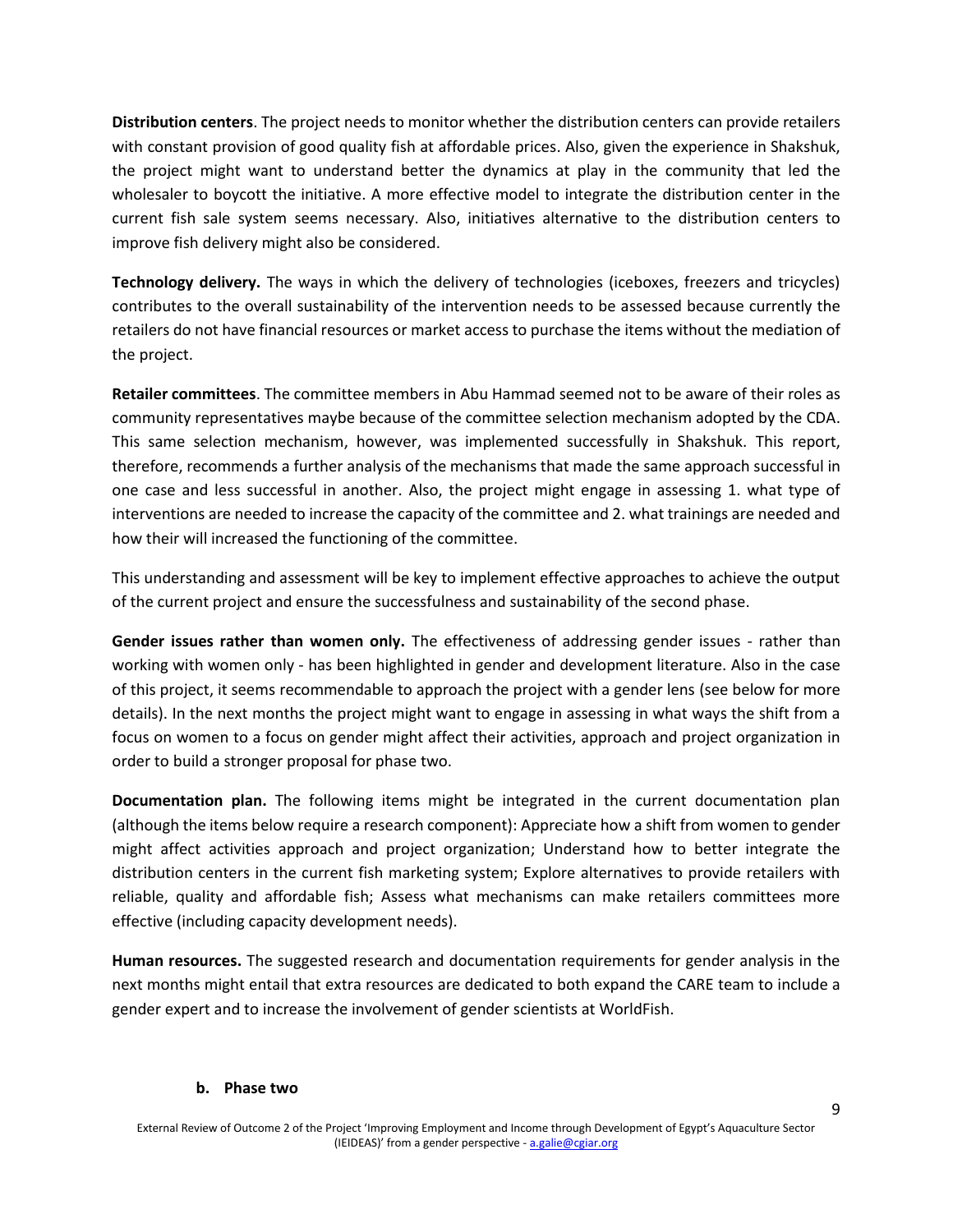Phase two aims to address poverty reduction goals by extending the approach to other parts of the country. Strengthening the links between the interventions and the IDOs in the project impact pathway and based on the experience of phase 1 seem crucial.

**Focus on gender and transformative approaches.** Phase one of the project was successful in addressing some of the issues faced by the women fish retailers and revealed the potential of other planned interventions. However, phase two might consider adopting a gender lens rather than focus on women only. Fish retailers, whether men or women, seem to face similar challenges although some differences existed – as exemplified by men's better ability to respond to aggression by policemen or move to better marketing places. By addressing the problems of fish retailers with a gender approach the project might be able to more sustainably improve their situation and avoid to transforming it into a 'women's issue'. Involving women and men in the intervention might leverage their collective action and be more effective by leveraging the strengths and opportunities of each group. On the contrary, the interviewed men fish retailers felt excluded from the project - despite the fact that they faced issues similar to the women retailers – in one case were discouraged from using the market place created for the women and generally developed a sense of competition rather than collaboration with the women retailers in solving their common problems.

Finally, adopting a gender approach allows the appreciation of the situation of women fish retailers in the wider context where their life takes place: their families and communities. Some of the interviewed women retailers mentioned that their husbands supported them in their work after seeing the income they earned. An appreciation of the social context of the women fish retailers might reveal new problems and opportunities that the project can take into account to increase the sustainability of its intervention. The adoption of a gender transformative approach might facilitate the acceptance by men of the involvement of women in representational roles, as expressed by one CDA member, who, after the gender training, accepted that his wife takes such an opportunity. This decision pushed other families to also allow their teacher wives to take on new opportunities at work, he added.

Finally, it is advisable that phase two integrates a gender approach throughout the project rather than in one component of the project as is currently the case.

**Gender in value chains**. The project might also consider integrating gender in a value chain approach. The interviewed fish retailers seemed to be engaged in their activities for lack of alternatives. A gendersensitive value chain approach can help ensure that women are not only represented in the less incomegenerating activities of the chain, as is currently the case, but are integrated also in more lucrative segments of the fish value chain. A gender transformative approach might be essential to facilitate the integration of fish retailers in better employment options along the value chain.

**Address social stigma.** The interviewed women and men retailers from both villages reported hostile treatment or even aggressive behavior by shop keepers, public transport passengers, policemen and other street sellers related to the bad smell of the fish. Both women and men fish retailers agreed men are in a better position to face these aggressions. The project might want to consider engaging in transforming social perceptions of fish retailers at community level in order to reduce the social stigma associated with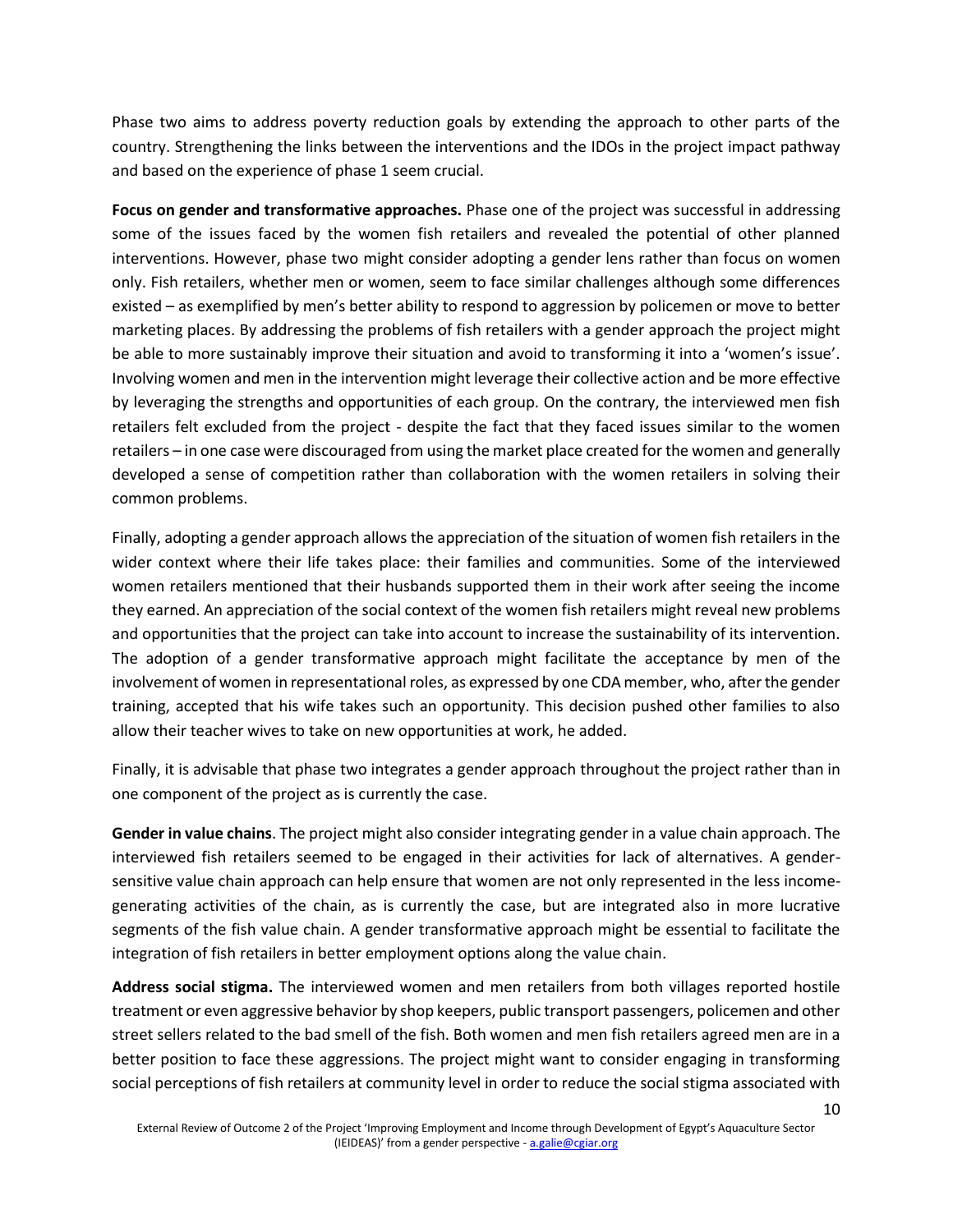the profession. This might help improve the work environment and reduce the marginalization of fish retailers. The importance of addressing social stigma is also indicated by a young unemployed couple: they both held a degree but had not jobs. They could not utilize the shop they owned to sell fish because, according to the family of the young man, this was below their social status. It was preferable for the young wife to accompany her mother and sell fish informally on the street, a less visible activity than having a shop.

Working with social perceptions in communities, means engaging different stakeholders, such as policemen, wholesalers and policy makers to increase their awareness of the issues the project is dealing with and possibly facilitate their buying in rather than antagonistic approaches. The example of the wholesalers in Shakshouk who lowered their price below costs to undermine the distribution center they perceived as an intrusion in their system, is a revealing case. Engaging the community and addressing their social perceptions can be a long-lasting change that affects the working and life environment of the retailers in a sustainable manner, i.e. beyond the end of the project.

**Sustainability** When asked about the future of the project activities after the end of the project, CDA members in Abu Hammad mentioned only the distribution centre they were building as a lasting output of the project. Before the project, women fish retailers were not their target group and they were not sure they would be after the end of the project. In Shakshuk, on the contrary, fish retailers are a large component of the community that constituted the target group of the CDA before the project and, according to the CDA this situation would not change after the end of the project. The project might therefore engage in more sustainable interventions by possibly addressing some of the governance, gender and social norms mentioned above. By strengthening the fish retailers as a group, facilitating the creation of a representational system and providing a mechanism for them to voice their needs, fish retailers might continue to be supported by the CDA in Abu Hammad also in the future. The need to strengthen the CDA's capability to support the committee in addressing their problems has been discussed above.

This report recommends also an analysis of good strategies to create effective committees. This analysis might reveal the circumstances under which the creation of a retailers' committee can enhance the sustainability of the project intervention by empowering the retailers. The findings can be used to inform the refinement of strategies to better target the approach to the project localities.

**Address the issue of nutrition**. To progress towards increased nutrition and the project might address the issues of the hygienic conditions of the fish sale and related food safety considerations. Evidence about fish safety and nutrition might support in consolidating the Project Impact Pathway (Fig 1 below)

**Capacity development**. Phase two might consider strengthening the correlation between the trainings and the project goals. The trainings organized by the project in phase one seem to have been partly successful even though the trainees both in the committees and the CDAs seemed not to be able to directly relate them to the project or their work. The selection of the trainings might be reviewed and alternative capacity development approaches considered to strengthen, among other issues, the capacity